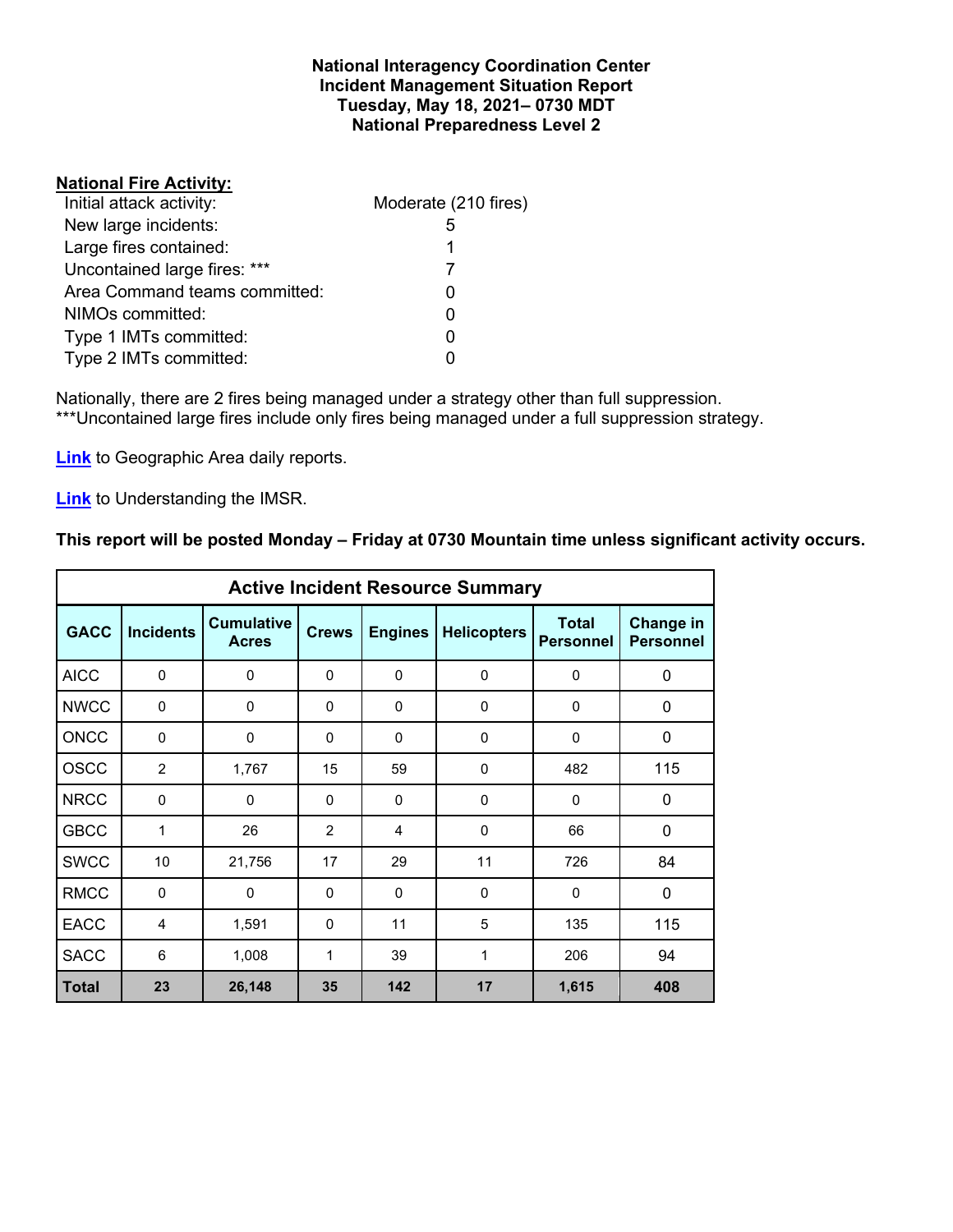| Southwest Area (PL 3)    |  |
|--------------------------|--|
| New fires:               |  |
| New large incidents:     |  |
| Uncontained large fires: |  |

**Tussock**, Phoenix District Office, BLM. Eight miles southwest of Crown King, AZ. Brush. Minimal fire behavior with smoldering. Infrastructure and numerous structures threatened. Area and road closures in effect.

**Three Rivers**, Lincoln NF, USFS. Twelve miles northwest of Ruidoso, NM. Short grass and timber. Minimal fire behavior with smoldering. Numerous structures threatened. Area and trail closures in effect.

**\*Warsaw**¸ Coronado NF, USFS. Twenty miles northwest of Nogales, AZ. Short grass and brush. Moderate fire behavior with wind-driven runs, flanking and uphill runs.

**Doagy**, Gila NF, USFS. Forty-five miles northeast of Silver City, NM. Timber and short grass. Moderate fire behavior with wind-driven runs, flanking and isolated torching. Last narrative report unless significant activity occurs.

| Incident Name                                                                                            | Unit   | <b>Size</b> |       | $\frac{0}{6}$ |      | Est  | Personnel |       | <b>Resources</b> |     |      | <b>Strc</b> | \$\$       | Origin     |
|----------------------------------------------------------------------------------------------------------|--------|-------------|-------|---------------|------|------|-----------|-------|------------------|-----|------|-------------|------------|------------|
|                                                                                                          |        | Acres       | Chge  |               | Comp |      | Total     | Chge  | Crw              | Eng | Heli | Lost        | <b>CTD</b> | Own        |
| Tussock                                                                                                  | AZ-PHD | 5.546       | 0     | 94            | Ctn  | 5/20 | 230       | -90   | 3                | 8   | 6    |             | 6.5M       | <b>BLM</b> |
| <b>Three Rivers</b>                                                                                      | NM-LNF | 6.271       | 0     | 78            | Ctn  | 7/4  | 25        | 0     |                  | っ   | 0    |             | 4.2M       | FS         |
| * Warsaw                                                                                                 | AZ-CNF | 1.210       | $---$ | 39            | Ctn  | 5/21 | 129       | $---$ | 4                | 3   | 3    |             | 150K       | FS         |
| Large Fires Being Managed with a Strategy Other Than Full Suppression Without a Type 1 or 2 IMT Assigned |        |             |       |               |      |      |           |       |                  |     |      |             |            |            |
| Doagy                                                                                                    | NM-GNF | 2.000       | .000  | 10            | Comp | 5/29 | 68        | 38    | ◠                | 4   | 0    |             | 60K        | FS         |

## **Southern California Area (PL 2)**

| New fires:               | 17 |
|--------------------------|----|
| New large incidents:     |    |
| Uncontained large fires: |    |

**Palisades**, Los Angeles Fire Department. Six miles northwest of Santa Monica, CA. Brush and chaparral. Active fire behavior with short-range spotting and uphill runs. Numerous structures threatened. Evacuations, area, road and trail closures in effect.

**Pine**, Los Angeles Fire Department. Thirty miles southeast of Palmdale, CA. Brush and grass. No new information.

| <b>Incident Name</b> | Unit   |       | <b>Size</b> | $\%$ | Ctn/ | Est  | Personnel |      | <b>Resources</b> |     |      | <b>Strc</b> | \$\$       | Origin      |
|----------------------|--------|-------|-------------|------|------|------|-----------|------|------------------|-----|------|-------------|------------|-------------|
|                      |        | Acres | Chge        |      | Comp |      | Total     | Chge | Crw              | Ena | Heli | ∟ost        | <b>CTD</b> | Own         |
| Palisades            | CA-LFD | .325  | 0           | 23   | Ctn  | 5/26 | 454       | 115  | 15               | 50  | 0    |             | 2.6M       | <b>CNTY</b> |
| Pine                 | CA-LAC | 442   | $---$       | 95   | Ctn  | 5/18 | 28        | ---  |                  |     |      |             | 2.2M       | <b>CNTY</b> |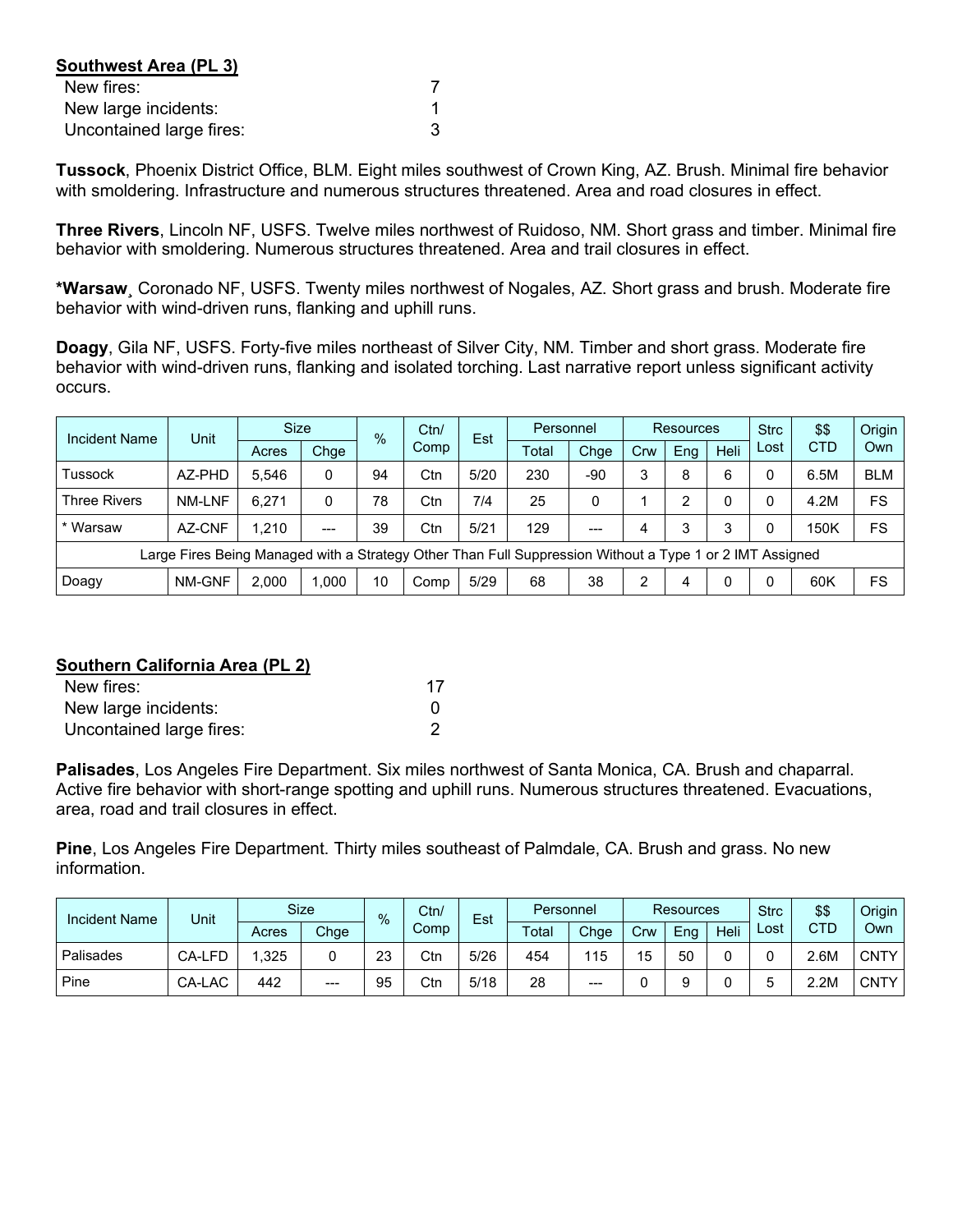| Eastern Area (PL 3)      |    |
|--------------------------|----|
| New fires:               | 43 |
| New large incidents:     |    |
| Uncontained large fires: |    |

**\* Godfrey**, Minnesota DNR. Sixteen miles southeast of Crookston, MN. Tall grass, brush and timber. Extreme fire behavior. Structures threatened.

**\* East Mountain**, Massachusetts Bureau of Forest Fire Control. Two miles northeast of Williamstown, MA. Hardwood litter. Moderate fire behavior with backing.

| <b>Incident Name</b> | Unit          |       | <b>Size</b> | $\frac{9}{6}$ | Ctn/ | Est  |       | Personnel |     | <b>Resources</b> |      |      | \$\$       | Origin |
|----------------------|---------------|-------|-------------|---------------|------|------|-------|-----------|-----|------------------|------|------|------------|--------|
|                      |               | Acres | Chge        |               | Comp |      | Total | Chge      | Crw | Eng              | Heli | Lost | <b>CTD</b> | Own    |
| * Godfrev            | <b>MN-MNS</b> | 800   | $---$       | 50            | Ctn  | 5/21 | 40    | ---       |     |                  | ◠    |      | 50K        | ST     |
| * East Mountain      | MA-MAS        | 790   | $---$       | 60            | Ctn  | 5/24 | 75    | $---$     |     |                  |      |      | 30K        | ST     |

# **Southern Area (PL 1)**

| New fires:               | 81 |
|--------------------------|----|
| New large incidents:     |    |
| Uncontained large fires: |    |

**\* Oscar Ashton**, Florida Forest Service. Eleven miles west of St. Augustine, FL. Southern rough. Extreme fire behavior. Last narrative report unless significant activity occurs.

| Incident Name                                                                                            | Unit          | Size  |       | Ctn/<br>$\%$ |      |       | Personnel<br>Est |       | <b>Resources</b> |     |      | <b>Strc</b> | \$\$       | Origin    |
|----------------------------------------------------------------------------------------------------------|---------------|-------|-------|--------------|------|-------|------------------|-------|------------------|-----|------|-------------|------------|-----------|
|                                                                                                          |               | Acres | Chge  |              | Comp |       | Total            | Chge  | Crw              | Ena | Heli | Lost        | <b>CTD</b> | Own       |
| * Balm River<br>View                                                                                     | <b>FL-FLS</b> | 125   | $---$ | 100          | Ctn  | $---$ | 50               | $---$ |                  | 10  |      |             | 2K         | ST        |
| Large Fires Being Managed with a Strategy Other Than Full Suppression Without a Type 1 or 2 IMT Assigned |               |       |       |              |      |       |                  |       |                  |     |      |             |            |           |
| * Oscar Ashton                                                                                           | <b>FL-FLS</b> | 550   | $---$ | 40           | Comp | 5/30  | 34               | $---$ |                  |     |      |             | ΝR         | <b>ST</b> |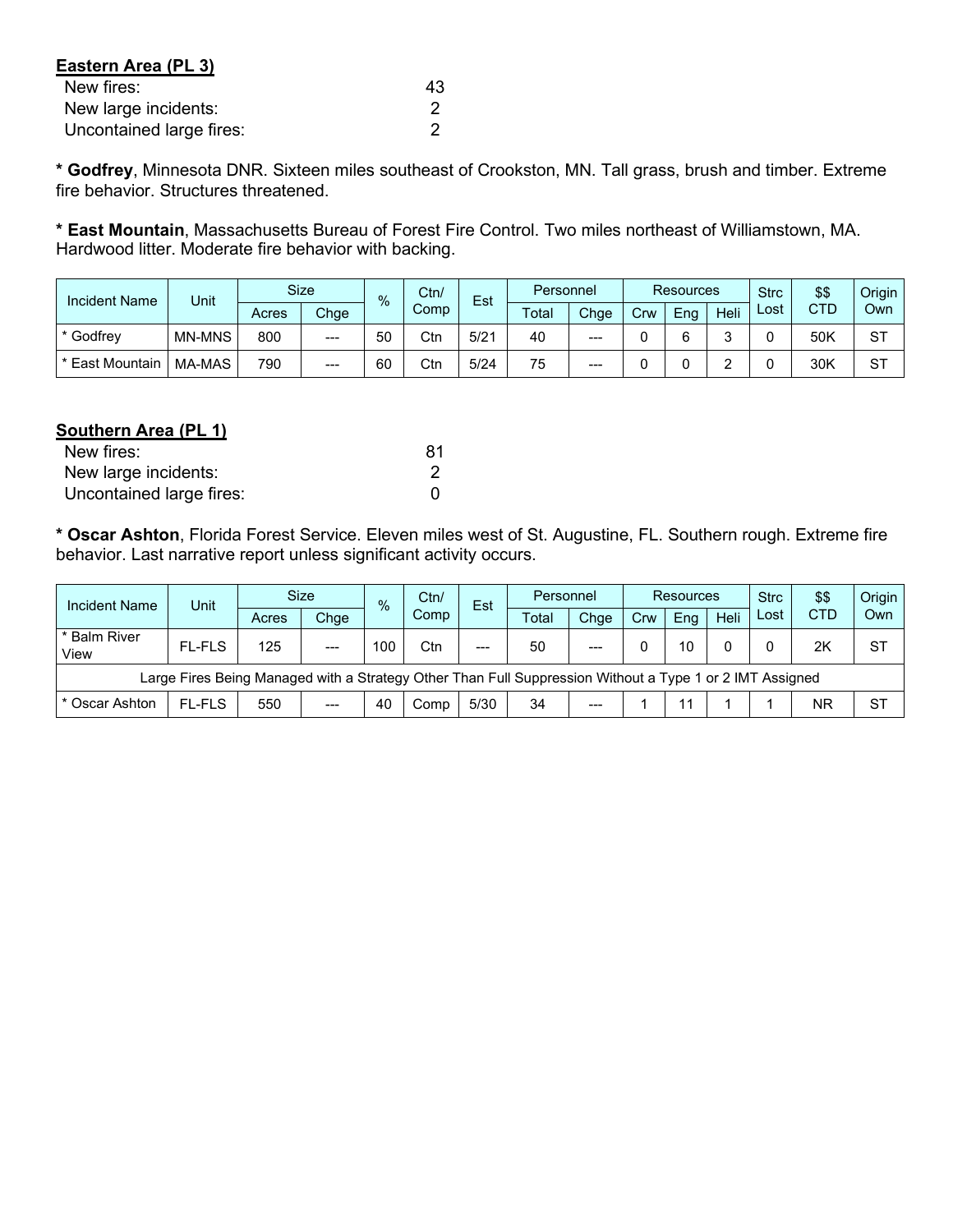**Fires and Acres Yesterday (by Protection):**

| Area                     |              | <b>BIA</b>     | <b>BLM</b>              | <b>FWS</b>              | <b>NPS</b>     | ST/OT          | <b>USFS</b>             | <b>TOTAL</b>            |
|--------------------------|--------------|----------------|-------------------------|-------------------------|----------------|----------------|-------------------------|-------------------------|
|                          | <b>FIRES</b> | $\pmb{0}$      | $\mathbf 0$             | $\mathbf 0$             | $\mathbf 0$    | $\mathbf{3}$   | $\mathbf 0$             | 3                       |
| Alaska Area              | <b>ACRES</b> | $\pmb{0}$      | $\mathbf 0$             | $\mathbf 0$             | $\overline{0}$ | $\mathbf 0$    | $\mathbf 0$             | $\mathbf 0$             |
|                          | <b>FIRES</b> | $\mathbf 0$    | $\mathbf{1}$            | $\overline{2}$          | $\mathbf 0$    | 13             | $\overline{2}$          | 18                      |
| Northwest Area           | <b>ACRES</b> | $\pmb{0}$      | $\mathbf{1}$            | $\pmb{0}$               | $\overline{0}$ | 457            | 13.1                    | 471                     |
| Northern California Area | <b>FIRES</b> | $\pmb{0}$      | $\mathbf 0$             | $\mathbf 0$             | $\overline{2}$ | 16             | $\overline{2}$          | 20                      |
|                          | <b>ACRES</b> | $\pmb{0}$      | $\mathbf 0$             | $\pmb{0}$               | $\overline{0}$ | 24             | $\overline{\mathbf{4}}$ | 28                      |
| Southern California Area | <b>FIRES</b> | $\mathbf 0$    | $\mathbf 0$             | $\mathbf 0$             | $\mathbf 0$    | 15             | $\overline{2}$          | 17                      |
|                          | <b>ACRES</b> | $\pmb{0}$      | $\pmb{0}$               | $\pmb{0}$               | $\pmb{0}$      | $\overline{4}$ | $\pmb{0}$               | $\overline{\mathbf{4}}$ |
| Northern Rockies Area    | <b>FIRES</b> | $\pmb{0}$      | $\mathbf 0$             | $\mathbf 0$             | $\mathbf 0$    | $\overline{2}$ | $\overline{2}$          | 4                       |
|                          | <b>ACRES</b> | $\pmb{0}$      | $\mathbf{0}$            | $\mathbf 0$             | $\mathbf{0}$   | 3              | $\mathbf{1}$            | $\overline{\mathbf{4}}$ |
| Great Basin Area         | <b>FIRES</b> | $\mathbf{1}$   | 3                       | $\mathbf 0$             | $\mathbf 0$    | 5              | $\mathbf{1}$            | 10                      |
|                          | <b>ACRES</b> | $\pmb{0}$      | $\boldsymbol{9}$        | $\mathbf 0$             | $\mathbf 0$    | 1              | 0.1                     | 10                      |
| Southwest Area           | <b>FIRES</b> | $\mathbf 0$    | $\mathbf 0$             | $\mathbf 0$             | $\mathbf 0$    | $\mathbf{3}$   | $\overline{4}$          | $\overline{7}$          |
|                          | <b>ACRES</b> | $\pmb{0}$      | $\pmb{0}$               | $\pmb{0}$               | 17             | 48             | 1,278                   | 1,343                   |
| Rocky Mountain Area      | <b>FIRES</b> | 0              | $\mathbf 0$             | $\mathbf 0$             | $\mathbf 0$    | 6              | $\mathbf{1}$            | $\overline{7}$          |
|                          | <b>ACRES</b> | $\pmb{0}$      | $\pmb{0}$               | $\pmb{0}$               | $\pmb{0}$      | $\overline{7}$ | $\overline{2}$          | $\overline{9}$          |
| Eastern Area             | <b>FIRES</b> | $\overline{2}$ | $\pmb{0}$               | $\pmb{0}$               | $\mathbf 0$    | 37             | $\overline{4}$          | 43                      |
|                          | <b>ACRES</b> | $\pmb{0}$      | $\mathbf 0$             | $\pmb{0}$               | $\overline{0}$ | 821            | $1.1$                   | 822.1                   |
| Southern Area            | <b>FIRES</b> | $\mathbf 0$    | $\mathbf 0$             | $\mathbf 0$             | $\mathbf 0$    | 78             | 3                       | 81                      |
|                          | <b>ACRES</b> | $\pmb{0}$      | $\mathbf 0$             | $\pmb{0}$               | $\mathbf 0$    | 2,284          | 22                      | 2,307                   |
| <b>TOTAL FIRES:</b>      |              | $\mathbf{3}$   | $\overline{\mathbf{4}}$ | $\overline{\mathbf{2}}$ | $\mathbf{2}$   | 178            | 21                      | 210                     |
| <b>TOTAL ACRES:</b>      |              | $\pmb{0}$      | 10                      | $\mathbf 0$             | 17             | 3,651          | 1,322                   | 5,001                   |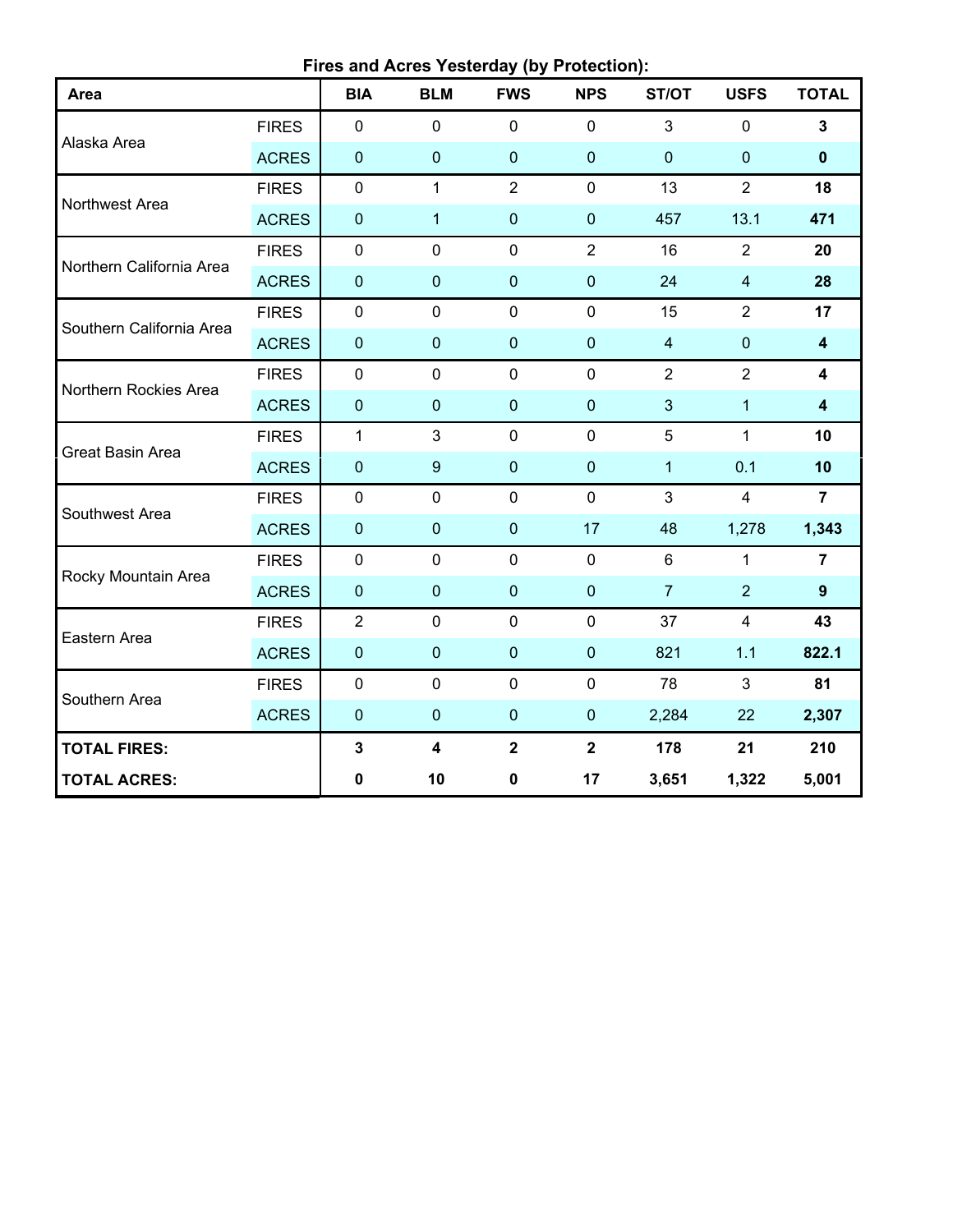**Fires and Acres Year-to-Date (by Protection):**

| Area                     |              | <b>BIA</b>       | <b>BLM</b>     | <b>FWS</b>       | <b>NPS</b>     | ST/OT   | <b>USFS</b> | <b>TOTAL</b> |
|--------------------------|--------------|------------------|----------------|------------------|----------------|---------|-------------|--------------|
| Alaska Area              | <b>FIRES</b> | $\mathbf 0$      | $\overline{7}$ | 0                | $\mathbf 0$    | 60      | 6           | 73           |
|                          | <b>ACRES</b> | $\boldsymbol{0}$ | $\mathbf 0$    | $\pmb{0}$        | $\pmb{0}$      | 43      | 3           | 46           |
| Northwest Area           | <b>FIRES</b> | 43               | 40             | 8                | $\mathbf 0$    | 427     | 36          | 554          |
|                          | <b>ACRES</b> | 200              | 170            | $\boldsymbol{9}$ | $\pmb{0}$      | 3,019   | 1,480       | 4,880        |
| Northern California Area | <b>FIRES</b> | $\overline{2}$   | $\overline{7}$ | $\overline{0}$   | $\mathbf{3}$   | 930     | 110         | 1,052        |
|                          | <b>ACRES</b> | $\overline{2}$   | $\overline{0}$ | $\mathbf 0$      | $\mathbf 0$    | 2,736   | 218         | 2,957        |
| Southern California Area | <b>FIRES</b> | $6\phantom{1}$   | 39             | $\mathbf 1$      | 4              | 1,222   | 137         | 1,409        |
|                          | <b>ACRES</b> | 25               | 2,939          | 1                | $\overline{7}$ | 8,023   | 1,405       | 12,400       |
| Northern Rockies Area    | <b>FIRES</b> | 575              | 8              | $\overline{2}$   | $\mathbf{1}$   | 339     | 97          | 1,022        |
|                          | <b>ACRES</b> | 31,676           | 79             | 35               | 20             | 16,290  | 19,374      | 67,474       |
| Great Basin Area         | <b>FIRES</b> | 12               | 121            | $\mathbf{1}$     | $\overline{4}$ | 197     | 33          | 368          |
|                          | <b>ACRES</b> | 2,301            | 7,413          | $\mathbf 0$      | $\overline{4}$ | 5,937   | 176         | 15,832       |
| Southwest Area           | <b>FIRES</b> | 248              | 63             | 5                | 8              | 199     | 214         | 737          |
|                          | <b>ACRES</b> | 11,252           | 7,643          | 0.1              | 1,371          | 9,173   | 16,196      | 45,636       |
| Rocky Mountain Area      | <b>FIRES</b> | 61               | 18             | $\overline{4}$   | $\overline{4}$ | 137     | 28          | 252          |
|                          | <b>ACRES</b> | 2,141            | 37             | 1,256            | 307            | 70,551  | 2,777       | 77,070       |
| Eastern Area             | <b>FIRES</b> | 341              | $\mathbf 0$    | 18               | 9              | 5,098   | 281         | 5,747        |
|                          | <b>ACRES</b> | 12,318           | $\pmb{0}$      | 13,273           | 536            | 23,215  | 14,672.1    | 64,014.1     |
| Southern Area            | <b>FIRES</b> | 369              | $\pmb{0}$      | 46               | 26             | 9,795   | 330         | 10,566       |
|                          | <b>ACRES</b> | 28,682           | $\overline{0}$ | 10,338           | 6,298          | 202,739 | 25,483      | 273,542      |
| <b>TOTAL FIRES:</b>      |              | 1,657            | 303            | 85               | 59             | 18,404  | 1,272       | 21,780       |
| <b>TOTAL ACRES:</b>      |              | 88,598           | 18,281         | 24,913           | 8,543          | 341,729 | 81,788      | 563,854      |

| Ten Year Average Fires (2011 – 2020 as of today) | 19,524    |
|--------------------------------------------------|-----------|
| Ten Year Average Acres (2011 – 2020 as of today) | 1,000,927 |

**\*\*\*Changes in some agency YTD acres reflect more accurate mapping or reporting adjustments.** \*\*\*Additional wildfire information is available through the Geographic Areas at **<https://gacc.nifc.gov/>**

**Predictive Services Discussion:** Strong winds aloft will overspread the Pacific Northwest and Northern Rockies as an upper-level trough slowly moves into the Pacific Northwest tomorrow. An associated cold front will push south and east through the Northern Rockies and northern California into the Great Basin and eastern Montana. While gusty winds are likely over portions of the inland Pacific Northwest, northern and western Great Basin, and the northern Plains into the western Great Lakes, relative humidity values should remain at non-critical values. Dry and breezy conditions are also expected to continue across portions of the Trans-Pecos. Isolated to scattered thunderstorms are likely across the northern half of the Southwest through eastern Utah and much of Colorado. Precipitation will continue along and west of the Cascades, mostly in Washington with severe weather and heavy rain likely across portions of Texas.